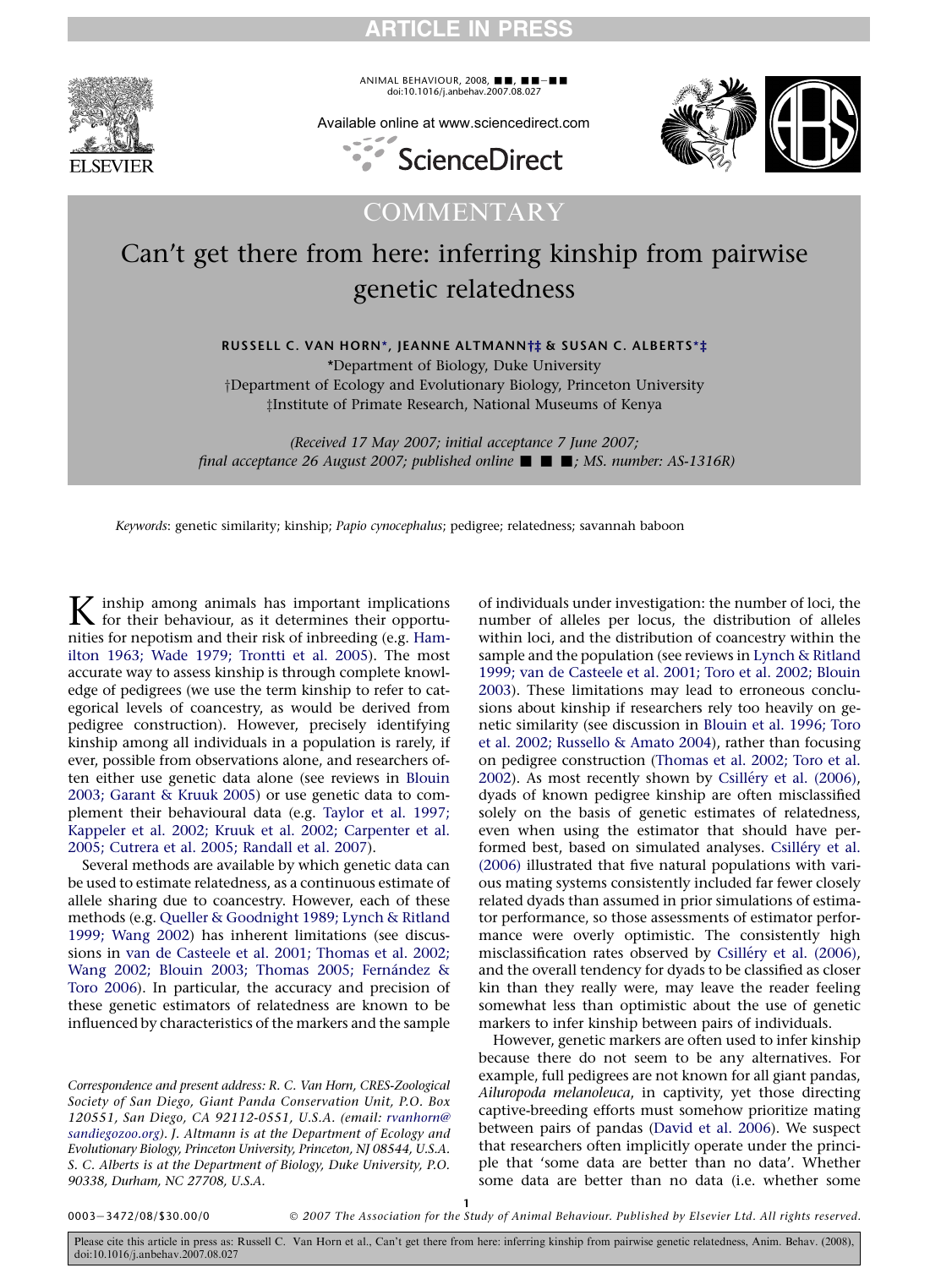## ARTICLE IN PRESS

data tempt researchers to draw erroneous conclusions that they would not attempt to draw in the absence of data) depends on the consequences of an erroneous conclusion, but given that genetic estimators of relatedness are blunt instruments, as clearly indicated by Csilléry et al. (2006) and others, how should researchers proceed?

Our comments apply in varying degrees to any genetic estimator of relatedness, none of which is consistently better than others at identifying pairwise relatedness (see [van de Casteele et al. 2001; Toro et al. 2002; Thomas](#page-6-0) [2005](#page-6-0)). For illustration, we used [Queller & Goodnight's](#page-6-0) [\(1989\)](#page-6-0) genetic estimate of pairwise relatedness, R, which is the mostly widely used estimator in behavioural research. Queller & Goodnight's R, and other established genetic estimators of relatedness, have two primary disadvantages. First, R values are variable to a much greater extent than can be accounted for by true variance in the actual pedigree  $r$  values.  $R$  between parents and offspring may vary substantially (e.g. [Kleven et al. 2005](#page-6-0)) even though there is no variation in pedigree  $r$  within parent-offspring pairs (i.e.  $r = 0.5$ , barring inbreeding), and the variation in R among more distant kin is much greater than the possible true variation in allele sharing within classes of distant kin [\(Guo 1996; Guo & Xiong 1997\)](#page-6-0). To obtain precise estimates of R with low variance may require tens or hundreds of autosomal microsatellite loci (Toro et al. 2002; Csilléry et al. 2006; Kalinowski et al. [2006](#page-7-0)). Maximum likelihood methods are often used to evaluate the meaningfulness of genetic similarity measures like R (e.g. [Goodnight & Queller 1999\)](#page-6-0), but even these methods require large numbers of loci to discriminate dyads with  $r = 0.5$  from dyads with  $r = 0.25$  or  $r = 0$ ([Blouin 2003](#page-6-0)). Few, if any, investigators currently working with wild animals are able to generate the volume of data required to precisely assess kinship with the current genetic estimators of relatedness; this is particularly true if DNA is obtained through noninvasive sources.

The second disadvantage of all pairwise estimators of kinship, including  $R$ , is that they may produce results that are inconsistent with logical pedigree structure (Fernández [& Toro 2006](#page-6-0)). For example, a given pairwise estimator might classify individuals X and Y as full siblings, and Y and Z as half-siblings; in this case, logic demands that X and Z must be half-siblings, but the marker-based estimator may classify X and Z as something other than halfsiblings (see discussion in Fernández & Toro 2006). This problem only affects closely related sets of dyads (i.e. among three individuals, where  $r = 0.5$  for one dyad and  $r \geq 0.25$  for a second dyad) but the resulting inconsistencies may be considerable in these cases. If a researcher with only genetic data inferred kinship from relatedness values and observed a logical inconsistency in kinship assignment (e.g. both dyads  $X-Y$  and  $Y-Z$  classed as full sibs, but dyad  $X-Z$  classed as half-sibs), could she resolve this contradiction?

Pairwise relatedness estimators were not originally developed to classify kinship between pairs of individuals (see [Blouin et al. 1996](#page-6-0)), yet researchers use them for this purpose because they have few alternatives. Although imprecision in assessing kinship will be less of a problem when examining coarse-grained questions (e.g. How

does kinship within social groups compare to that among social groups?), imprecision will be a major problem in addressing questions that require knowledge of kinship within specific dyads. These questions are crucial for both basic research (e.g. Does a female form stronger social bonds with those age peers that are her close kin than with her other age peers?) and for applied research (e.g. To minimize the risks of inbreeding in a captive population, should female A be mated with male B, or with male C?).

Our first goal was to assess the relatedness composition of a natural population of savannah baboons, Papio cynocephalus. Our second goal was to estimate the rate at which baboon dyads would have their kinship misclassified from relatedness estimates (as done by Csilléry et al. [2006](#page-6-0) for several other populations of wild mammals), and from a commonly used likelihood approach (i.e. KIN-SHIP; [Goodnight & Queller 1999\)](#page-6-0). Our third goal was to stress that improvements in pairwise genetic estimators of relatedness and kinship (e.g. [Milligan 2003; Kalinowski](#page-6-0) [et al. 2006](#page-6-0)) do not obviate the need for logical consistency when interpreting pairwise kinship (see Fernández & Toro [2006](#page-6-0)). Our fourth goal was to suggest how biologists might be able to address some of their research questions by using assigned ranges of kinship derived from a combination of pedigree and demographic data.

#### Methods

We present data from savannah baboons in and around Amboseli National Park, Kenya (see details in [Van Horn](#page-7-0) [et al. 2007\)](#page-7-0). For all females and many males in this population, we had extensive knowledge of maternal kinship, in some cases extending back for six (but more often two to five) generations, based on observed pregnancies, births, and mother-offspring relationships. Maternity is essentially detected without error; pregnancy is detected months before parturition based on female physiological signals and cues, and due dates are estimated from these data (see [Beehner et al. 2006](#page-6-0) for details). In addition, asynchrony of births and the census of each social group at least once every 2.5 days make it extremely unlikely that maternal kin are misidentified; our genetic parentage analyses have confirmed our lack of error in identifying maternity. However, these data did not allow us to identify paternal kin or distant maternal kin; for many pairs of animals we had only partial pedigrees. For instance, we might know that two females were maternal first cousins (i.e. their mothers were maternal sisters), but we might not know their paternal relatedness.

#### Genotyping and paternity assignment

Maternal kin were identified after we determined maternity from long-term field observations (e.g. [Altmann](#page-6-0) [& Alberts 2005;](#page-6-0) and see above) for 809 baboons. In contrast, paternal kin were identified after we assigned paternity for 340 baboons using multilocus genotypes and information about which mature males were present in the population when offspring were conceived. To assign paternity we genotyped 504 Amboseli baboons at multiple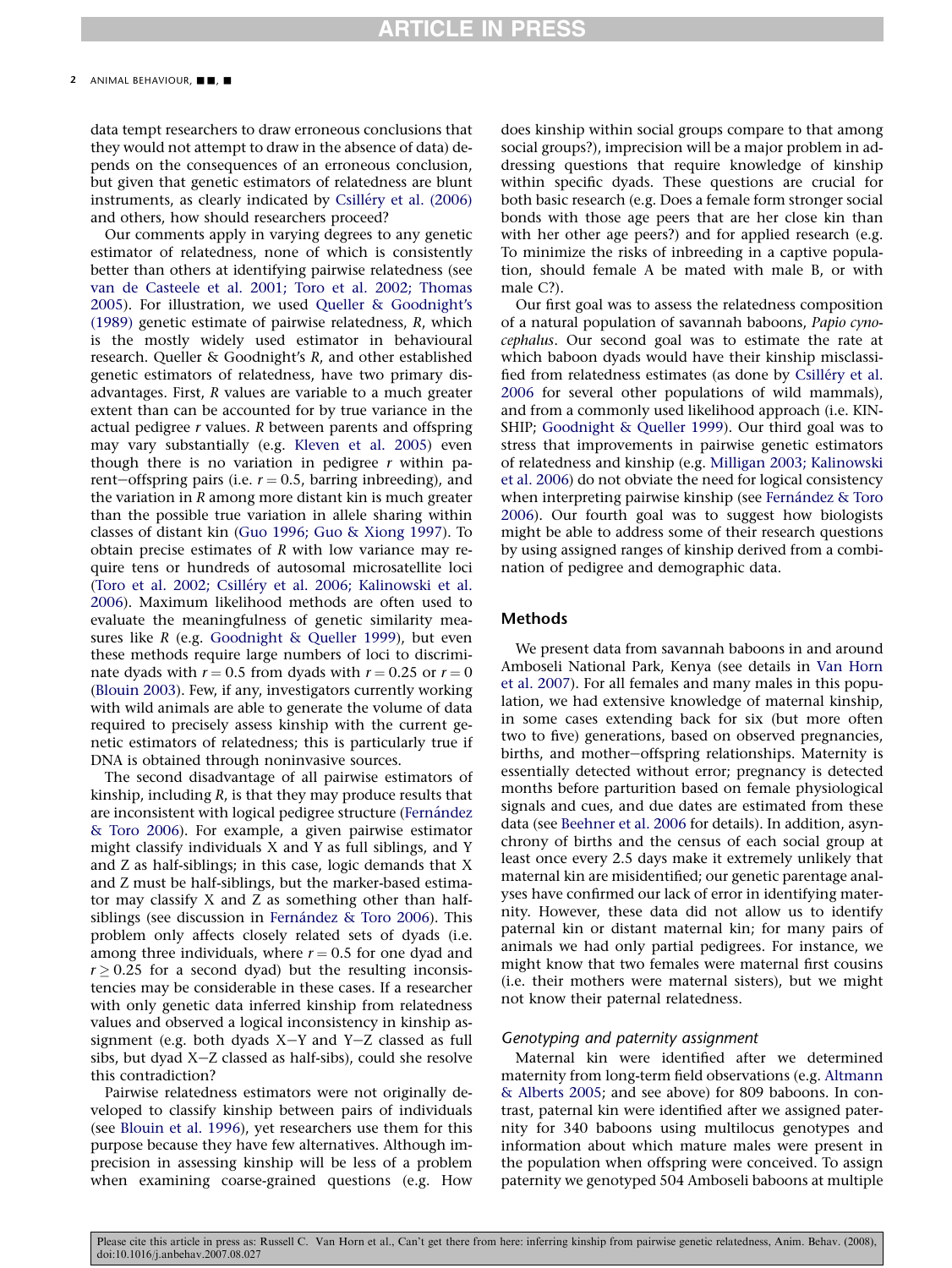<span id="page-2-0"></span>microsatellite loci ( $\overline{X}$  ± SD = 13.81 ± 0.78 loci per individual), genotyping most animals at 14 loci (459 of 504, 91.1%) as described in [Alberts et al. \(2006\)](#page-6-0). All loci were in Hardy–Weinberg equilibrium, with a mean  $\pm$  SD of  $11.07 \pm 2.616$  alleles per locus. Mean observed heterozygosity across loci was  $0.813 \pm 0.039$ . Males were considered potential fathers if they were present in the population and had enlarged testicles, a presumed indication of sperm production ([Castracane et al. 1986; Alberts](#page-6-0) [& Altmann 1995](#page-6-0)), when the offspring was conceived. Paternal genotypes were inferred from the filial and maternal genotypes (known for most offspring). A male was assigned as father if he was the only male with no genetic mismatches with a given offspring, or he had a single genetic mismatch with the offspring and the paternity assignment was supported at the 95% confidence level by the maximum likelihood method employed in CERVUS 2.0 [\(Marshall et al. 1998\)](#page-6-0). To generate confidence levels with CERVUS, 10 000 simulations were run with the following parameters: 70% of candidate parents (62) sampled, 98% of loci typed, and a typing error rate of 0.01. The typing error rate was set as the rate of mismatches between mothers and offspring. As our noninvasive sampling efforts have improved over time, we have been able to assign paternity to virtually all sampled offspring (see [Alberts et al. 2006](#page-6-0) for details). Offspring for which we have not assigned paternity are those that have died (usually due to predation) before we obtained samples; we assume that these are a random sample with respect to microsatellite genotypes.

### Assessing the degree to which relatedness corresponds to kinship

We used known maternal kin relationships and assigned paternities to determine total pedigree coefficients of relatedness, r, for dyads of baboons. These r values would accurately reflect true kinship if full pedigrees were known for all animals. However, from dyads for which we had incomplete pedigrees (e.g. when fathers or grandfathers were not known for one or both animals; Fig. 1), our r values were the minimum possible pedigree  $r$  values within a dyad: a dyad may have been more, but not less, closely related than indicated by our pedigree  $r$  value ([Dittus 1988; Jones et al. 2002](#page-6-0)).

We next used RELATEDNESS 5.0 to estimate relatedness with [Queller & Goodnight's \(1989\)](#page-6-0) genetic estimate of pairwise relatedness, R. We then assessed the precision and accuracy of  $R$  as an estimator of pedigree kinship in Amboseli baboons by creating reference distributions of R from dyads for which all four grandparents had been identified  $(N = 2913$  dyads of males and females of all ages, excluding 13 dyads of complex kinship; e.g. if they were both half-sibling and half-cousin; [Fig. 2](#page-3-0)). Unless we knew otherwise we assumed that the grandparents in the pedigree were unrelated. If this assumption was incorrect and two grandparents were related at  $r = 0.5$  (i.e. the highest probable level), then we would underestimate the level of kinship in the focal dyad (e.g. the grandoffspring) by  $r = 0.03125$ . This imprecision should create only minor noise in the reference distributions. Because correlational analyses are sometimes used to assess whether there is a behavioural response to varying levels of relatedness, we next assessed the strength of the relationship between estimated  $R$  and pedigree  $r$  in the reference dyads with Mantel's test as implemented in the software PERMUTE! 3.4, which uses permutation methods as described in [Legendre](#page-6-0) [et al. \(1994\)](#page-6-0); we ran 999 permutations of the matrices.

To illustrate how R values might have led to erroneous conclusions regarding kinship among dyads, we calculated the rates at which we would have misclassified dyads of different kinship types (i.e. unrelated, half-sibling, full



Figure 1. Examples of partial baboon pedigrees based on observed maternity and assigned paternity, illustrating the use of genetic and demographic data to define the possible range of kinship for a dyad. Circles indicate females, squares indicate males and letters indicate unknown individuals. Individuals for whom parents are not indicated are of unknown parentage. In the example, INZ fathered both DIV (son of DOT) and OFR (daughter of OMO). It is known from parentage analysis and demographic data that  $C \neq E$ , and that HNS and INZ are not B, C, D, or E. To assess the kinship between DUD and OMO (shaded), we note that they are unrelated unless B or  $C = E$ , in which case OMO is DUD's paternal aunt. B or C and E are the closest possible shared kin between DUD and OMO, and thus the possible range of kinship for DUD and OMO is  $0 \le r \le 0.125$ . See text for details.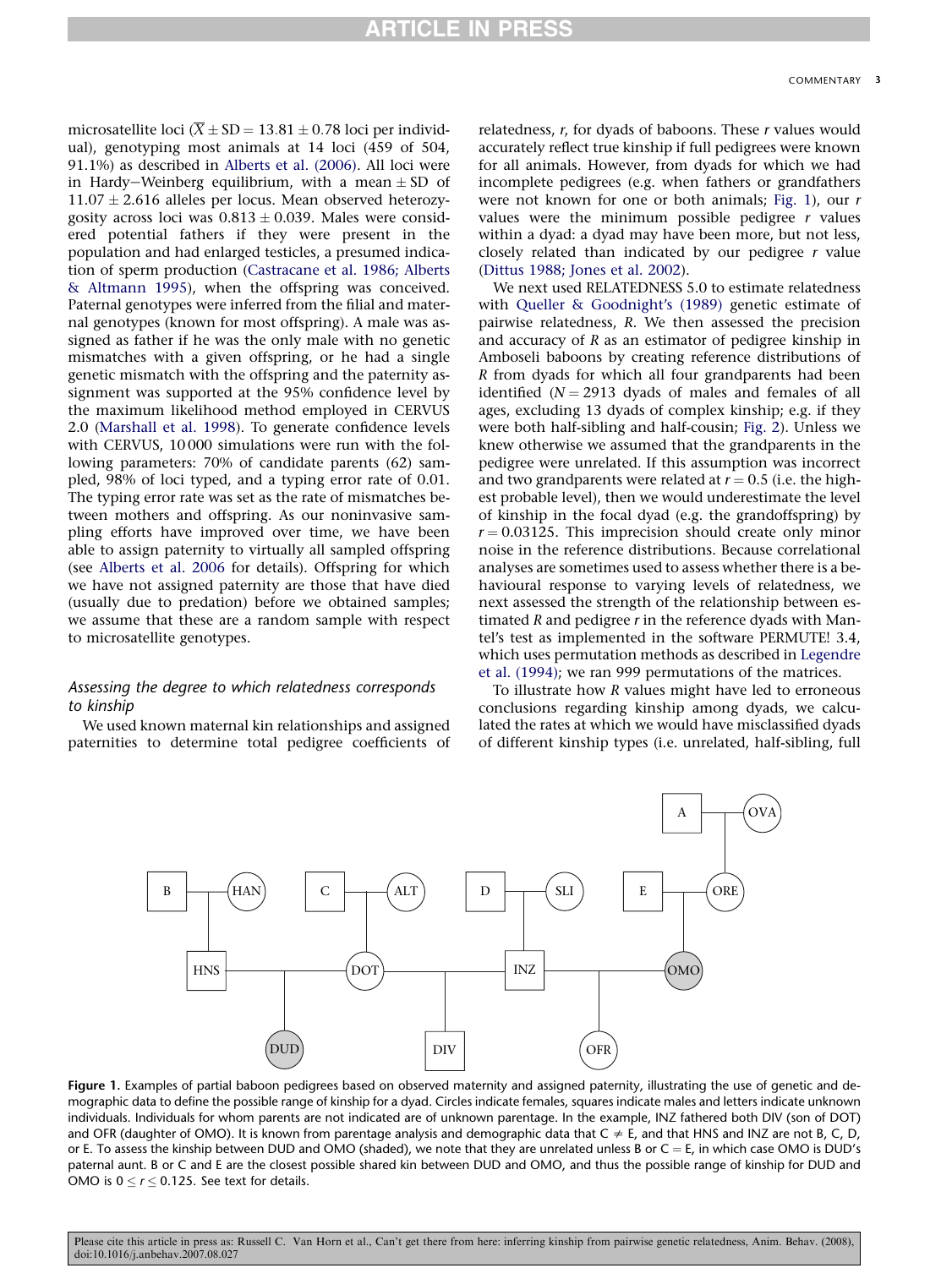<span id="page-3-0"></span>

Figure 2. Queller & Goodnight's R values for 2913 dyads of 77 baboons with known parents and grandparents. Open circles represent expected R for each kinship class (e.g.  $R = 0$  for nonkin,  $R = 0.0625$  for maternal cousins, etc.); filled boxes with error bars represent observed  $\overline{R}$   $\pm$  SD, alongside the distribution of R. Sample sizes are the number of dyads for each pedigree class. Thirteen additional dyads are not shown, because they fell into rare classes of kinship (e.g.  $r = 0.3125$ ).

sibling, and parent-offspring), based solely on  $R$  values. We did so using two classification procedures. We first generated the distribution of R values from reference dyads of each kin type (e.g. half-sibling), excluding any dyads that represented multiple kin types via complex pedigree (e.g. half-sibling and half-cousin), and we used the midpoints between the means of these distributions as the cutoff points in kinship classification [\(Blouin](#page-6-0) [et al. 1996](#page-6-0)). For example, there were 251 half-sibling dyads and six dyads of full aunt or uncle with niece or nephew ( $r = 0.25$  for both types of dyads) in the reference data set, with an average R value  $(R)$  of 0.285, and there were 2006 unrelated dyads  $(r = 0)$  in the reference data set, with  $R = 0.015$  (Fig. 2). The midpoint between the means of these two distributions is  $R = 0.15$ , so a dyad with  $R = 0.115$  would be classified as an unrelated dyad, rather than as a half-sibling dyad.

We also classified all dyads into kin types with the likelihood method of [Goodnight & Queller \(1999\),](#page-6-0) using KINSHIP 1.2. To do so we iteratively tested as null hypotheses incrementally closer degrees of kinship between baboons. That is, we first determined whether we could reject the null hypothesis that dyads were unrelated, versus the alternative hypothesis that they were, for example, half-siblings; we then determined whether we could reject the null hypothesis that dyads were half-siblings versus the alternative hypothesis that they were full siblings, and so on. In a typical investigation of kinship between individuals, researchers use pairwise genetic relatedness estimates to assess whether they can reject lower levels of kinship (e.g. unrelated individuals, pedigree  $r = 0$ ) in favour of higher levels of kinship (e.g. half-siblings, pedigree  $r = 0.25$ ). Similarly, to each dyad we assigned the closest degree of kinship not rejected, evaluating statistical significance at  $P = 0.05$  by comparing the observed likelihood ratios to those from 10 000 simulated pairs of individuals.

After assigning kinship to all dyads via both the R-midpoint method [\(Blouin et al. 1996](#page-6-0)) and via KINSHIP ([Good](#page-6-0)[night & Queller 1999\)](#page-6-0), we then calculated the misclassification rates as the proportion of reference dyads of each kin type that would have been misclassified as another kin type.

### Assessing the occurrence of logical inconsistencies in assigned pairwise kinship

All estimators of pairwise kinship, including those based on [Queller & Goodnight's \(1989\)](#page-6-0) R, may produce results that are inconsistent with logical pedigree struc-ture (Fernández & Toro 2006). For example, in [Fig. 1](#page-2-0) we know from our pedigree and demographic data that DOT is the mother of DUD and DIV by two different males (HNS and INZ, respectively), and that OMO is the mother of OFR by INZ. DOT has  $r = 0.5$  with each of her offspring DUD and DIV, and the dyad DIV-DUD has  $r = 0.25$ . However, if we had no knowledge of the actual pedigrees of these animals and assessed the kinship of dyads DOT-DUD, DIV-DOT and DIV-DUD independently using KINSHIP, then DOT-DUD (Queller & Goodnight's  $R = 0.503$ ) and DIV-DOT  $(R = 0.497)$ would be classed as parent-offspring dyads, whereas DIV-DUD  $(R = 0.05)$  would be illogically classed as a pair of unrelated baboons. The difference between DIV-DUD's classification from KINSHIP (unrelated) and the relationship that they must logically have if DOT has a parent-offspring relationship with both DIV and DUD (DIV-DUD must be full sibs, half-sibs, or grandparent-offspring, with  $r = 0.5$  or  $r = 0.25$ , again ignoring our known pedigree relationships for these baboons) is at least  $r = 0.25$ .

To quantify the inconsistencies of this sort that would result from using marker-based estimators alone (with no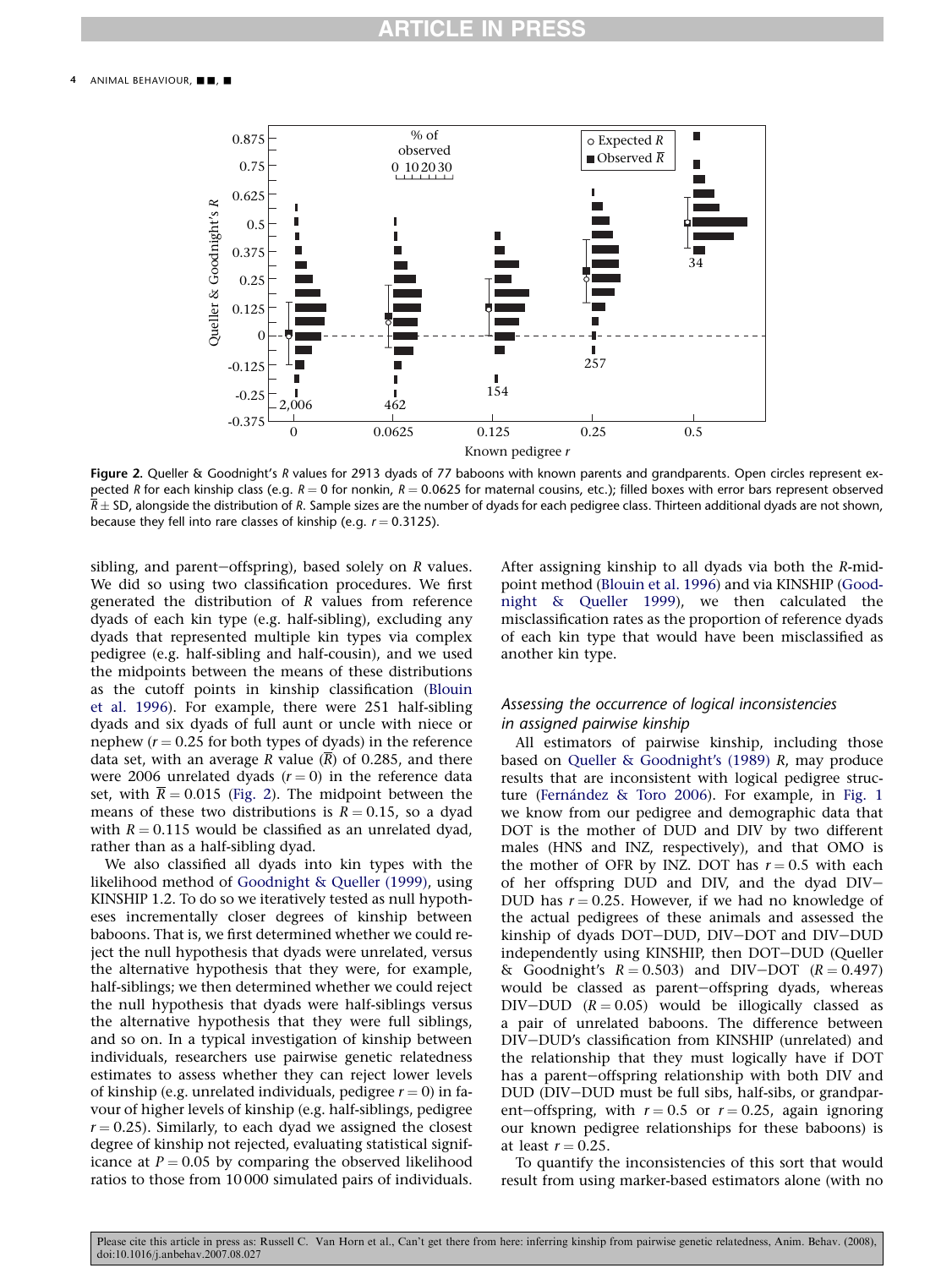<span id="page-4-0"></span>knowledge of actual pedigrees), we used KINSHIP to assign kin relationships to the 2913 reference dyads, and then drew a random sample of 10 reference dyads. Using their assigned kin relationships, we then constructed an inferred pedigree around these 10 reference dyads, and thereby identified 45 other reference dyads that would be linked to them if the KINSHIP assignments were correct (ignoring the known pedigree relationships). For these 45 additional dyads we then compared the kin relationships that would be required by the logic of the inferred pedigree with the kin relationships assigned independently without regard to the inferred pedigree. That is, we compared the fact that DUD and DIV (above) should be full sibs, half-sibs or grandparent-grandoffspring based on their links through DOT, with their assigned pairwise kinship based on KINSHIP (unrelated), and we quantified the difference in units of r.

We have focused on the determination of discrete categorical values of kinship. Some research questions may require exact kinship values given a reference population (e.g. Does this particular dyad consist of halfsiblings?), but for other questions it may be enough to know whether a particular dyad, or set of dyads, might fall within a specific range of kinship (e.g. Are members of this particular dyad less related than are half-siblings?). We know of no way to use a maximum likelihood approach to incorporate genetic, pedigree and demographic data into an estimate of pedigree kinship, so we suggest instead that other demographic data be used with incomplete pedigree data to define the range of possible kinship for a dyad. The known pedigree kinship between individuals in a dyad establishes their minimum r value. For example, between OMO and DUD in [Fig. 1](#page-2-0), not known to be kin, the minimum pedigree kinship would be  $r = 0$ : OMO and DUD might truly be unrelated. The maximum possible pedigree kinship within each dyad may be approximated as what their  $r$  value would be if they shared their nearest unknown kin; DUD and OMO would have  $r = 0.125$  if B or  $C = E$  (i.e. OMO would be DUD's paternal aunt). The possibility that two individuals share their unknown kin may be evaluated by reference to demographic data. That is,

were there any mature males present for the conceptions of both HNS and OMO?

### Results

Close kin (i.e. highly related individuals) were uncommon in the 2913 reference dyads (i.e. dyads with known pedigree r), regardless of the criterion used to define them. Even if we pooled kin types together by pedigree  $r$  value, few dyads would be considered close kin; among the reference dyads, 1.2% ( $N = 34$ ) had  $r = 0.5$  (i.e. parent-offspring, full sibling), 8.8% ( $N = 257$ ) had  $r = 0.25$  (e.g. half-sibling, or full aunt or uncle with niece or nephew), and 68.9%  $(N = 2006)$  had  $r = 0.0$ . Mean R values  $(\overline{R})$  for the reference distributions of dyads with known pedigrees matched the respective pedigree r values, but for each known class of kin, our estimates of R varied widely [\(Fig. 2\)](#page-3-0). Consequently, if pedigrees had been incomplete, using R alone as a surrogate for pedigree r would have produced many errors in kinship assessment (Table 1). Although pedigree  $r$  within the reference dyads was a statistically significant predictor of R, as expected, the relationship was far from perfect  $(R^{2} = 0.314, b = 0.6, N = 2913$  dyads,  $P = 0.001$ ). Thus, using  $R$  as a proxy for  $r$  in correlational analyses of behaviour would be unlikely to produce valid conclusions.

Based on midpoints of distributions of R values, and considering only dyads of four kin classes (i.e. parentoffspring, full sibling, half-sibling and unrelated,  $N = 2291$ dyads), we correctly assigned kin type to most of these dyads (79.9% or 1831 dyads using the R-midpoint method). However, this method performed best on the unrelated class, which included most dyads (87.5%, or 2006 of 2291 dyads). Therefore, the pooled success rate misrepresents the probability of correctly identifying kin. In fact, of the 285 parent-offspring pairs, full sibling pairs and half-sibling pairs, only 158 dyads (55.4%) were correctly assigned. In particular, dyads were often misassigned to higher categories of kinship. For example, of the 45 dyads classed as parent-offspring pairs by the  $R$ -midpoint method (Table 1, column 1),  $84.4\%$  were not parent-offspring pairs; 10 dyads classed as parent-offspring pairs (22.2%) were in

Table 1. Classification and misclassification of reference dyads ( $N = 2291$ ) of baboons of known pedigree kinship, based on the distribution of their pairwise  $R$  values ( $R$ ), and by the software KINSHIP ( $K$ )

| True kinship     | Kinship as classified from genotypic data |      |                |     |               |          |           |          |                  |      |
|------------------|-------------------------------------------|------|----------------|-----|---------------|----------|-----------|----------|------------------|------|
|                  | Parent-offspring                          |      | Full siblings  |     | Half-siblings |          | Unrelated |          | Success rate (%) |      |
|                  | R                                         | К    | R              | K   | R             | К        | R         | К        | R                | Κ    |
| Parent-offspring |                                           | 11   | $\overline{4}$ | 0   | 0             | 0        | 0         | 0        | 63.6             | 100  |
| Full siblings    | 12                                        | 14   |                | 9   | 4             | $\Omega$ | 0         | $\Omega$ | 30.4             | 39.1 |
| Half-siblings    | 16                                        | 13   | 49             | 159 | 144           | 12       | 42        | 67       | 57.4             | 4.8  |
| Unrelated        | 10                                        |      | 0              | 138 | 318           | 17       | 1678      | 1850     | 83.6             | 92.2 |
| Success rate (%) | 15.6                                      | 28.2 | 11.7           | 2.9 | 30.9          | 41.4     | 97.6      | 96.5     | 79.9             | 82.1 |

These dyads include only baboons for which all parents and grandparents were known. Correctly classified dyads are listed on the diagonal in bold font. For instance, among all dyads that were classified as parent-offspring according to R or K, only 15.6% or 28.2% (respectively) were actually parent-offspring pairs, as indicated in the bottom row, 'Success rate'. Similarly, among all true parent-offspring pairs, 63.6% and 100% (respectively) were correctly identified as such using R or K as indicated in the rightmost column, also labelled 'Success rate'.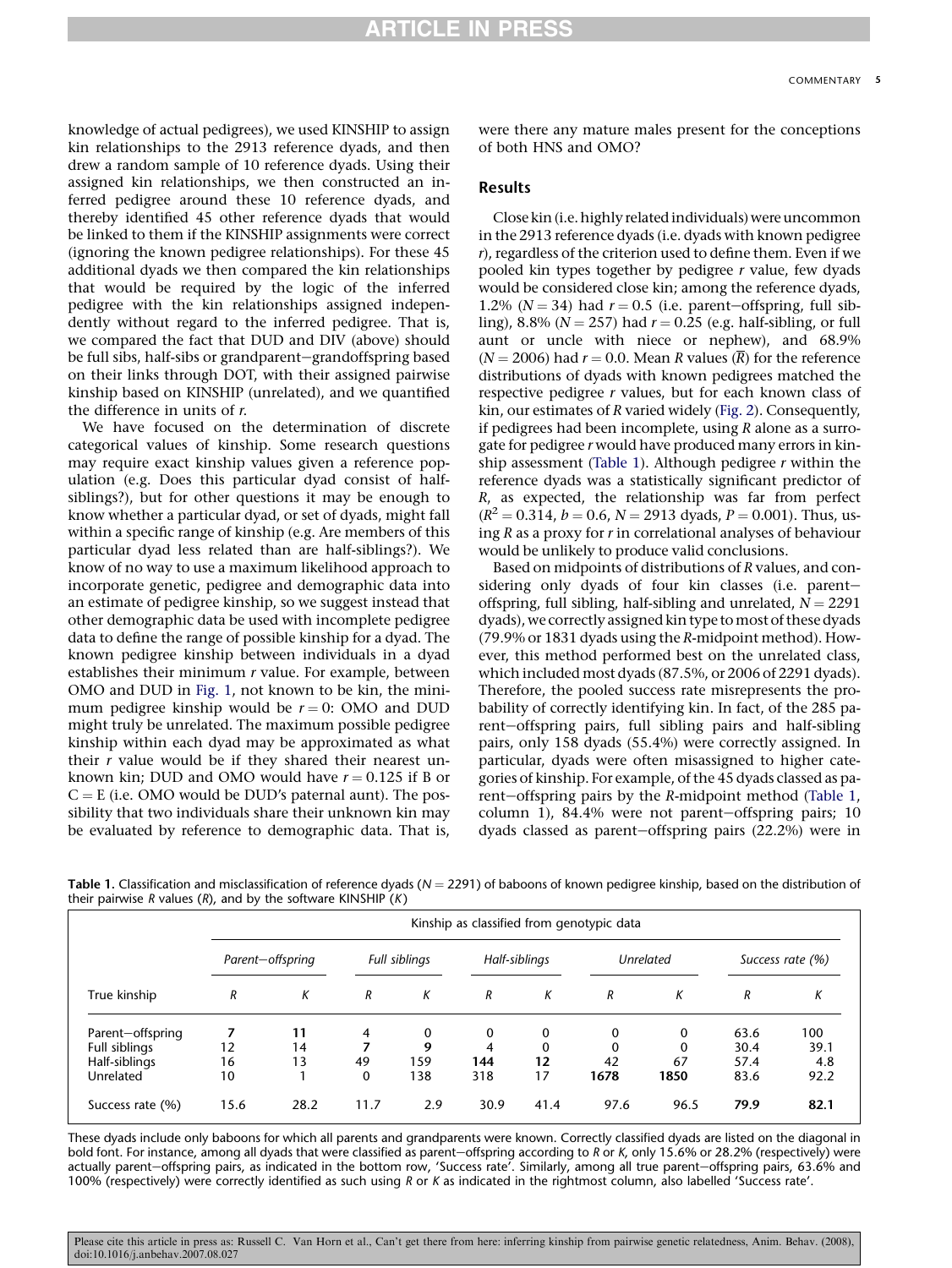fact unrelated. Using KINSHIP to assign kinship produced even higher rates of error among close kin. For example, of the 306 pairs that were identified as full siblings by KINSHIP, only nine pairs (2.9%) were actually full siblings ([Table 1](#page-4-0), column 4). Across the three kin classes (i.e. parent-offspring, full siblings and half-siblings) only 32 of 285 dyads (11.2%) were correctly assigned [\(Table 1](#page-4-0)). Although the overall success rate using KINSHIP was moderately high (82.1% of dyads were assigned to the correct kin type; [Table](#page-4-0) [1\)](#page-4-0), this again reflected better performance for truly unrelated pairs, the largest component of our sample, and dyads classified as close kin were often truly unrelated [\(Table 1](#page-4-0)).

Assigning kin relationships to dyads based on Queller & Goodnight's R, without considering the logic of inferred pedigree structure led to multiple inconsistencies in pedigree structure of the kind described in our earlier example (in which KINSHIP assigned parent-offspring relationships to DOT-DUD and DIV-DOT but classified DIV-DUD as unrelated). Specifically, for 30 of the 45 linked dyads (e.g. cases similar to  $DIV$ – $DUD$ ), the kin relationships demanded by logic were inconsistent with the kin relationships assigned by KINSHIP, and the magnitude of the mean  $\pm$  SD difference was  $r = 0.317 \pm 0.112$  (N = 30). Similar inconsistencies also result from the use of the R-midpoint method (data not shown). These logical inconsistencies illustrate an additional disadvantage, beyond the simple misclassification of dyads, that plagues any pairwise assessment of coancestry, particularly when based on a limited number of genetic markers.

The use of demographic data in conjunction with incomplete genetic and pedigree data allows us to assess the possible range of kinship in some dyads. OMO and DUD in [Fig. 1](#page-2-0) have  $R = 0.2965$ , and would be assigned  $r = 0.5$  via KINSHIP. However, we know from pre-estab-lished pedigree ties (i.e. [Fig. 1](#page-2-0)) that  $r < 0.5$  for DUD-OMO. From their known pedigree, we do not know the exact kinship between DUD-OMO; they could have  $r = 0$  if B or C  $\neq$  E (i.e. DUD and OMO are nonkin) or  $r = 0.125$  if B or  $C = E$  (i.e. if OMO is DUD's paternal aunt). In this case, does demographic data shed any light on the kinship between DUD and OMO? That is, were there any mature males present for the conceptions of both HNS and OMO? From our demographic data we confirmed that there were individual mature males present for the conceptions of both HNS and OMO. Thus, the possible kinship range of DUD-OMO is  $0 \le r \le 0.125$ . For this dyad, demographic data did not narrow the possible range of kinship within the bounds already set by pedigree data, but for many dyads demographic data would further constrain the possible range of kinship set by pedigree data. In addition, if the research question of interest required us to identify dyads that might be full siblings, our demographic data or our pedigree data would lead us to exclude DUD-OMO from our sample even though KINSHIP indicated otherwise.

#### **Discussion**

Most baboon reference dyads were not close kin, as was also the situation in all five species examined by Csilléry

[et al. \(2006;](#page-6-0) meerkat, Suricata suricata; great reed warbler, Acrocephalus arundinaceus; bighorn sheep, Ovis canadensis; red deer, Cervus elaphus; Soay sheep, O. aries). The rarity of close kin implies that past simulations of the efficiency of relatedness estimators may often not reflect true performance of the estimators (see discussion in Csilléry [et al. 2006](#page-6-0)). Although mean R values were as expected from known pedigree relationships, R values for individual dyads did not conform well to known pedigree relationships (see also Toro et al. 2002; Csilléry et al. 2006). By using  $R$  alone, or by using KINSHIP, we could have identified a set of putative unrelated dyads that included very few dyads that were actually closely related. However, any putative set of closely related dyads would have included a large proportion of incorrectly classified dyads. This pattern of kinship misclassification would almost inevitably lead to erroneous conclusions about kinship and behaviour. The asymmetrical bias in misclassification probably reflects both the fact that unrelated dyads are the most common segment of the population and that dyads may be genetically similar because of shared identity by state but not identity by descent. As also seen in other contexts ([Thomas et al. 2002;](#page-7-0) Fernández et al. 2005), molecular data alone were not as informative as pedigree information derived from observations of maternity and genetic assignments of paternity. The maximum likelihood estimator of [Milligan](#page-6-0) [\(2003\)](#page-6-0), as implemented in [Kalinowski et al. \(2006\),](#page-6-0) may be a methodological improvement, but it, like all other pairwise estimators of relatedness and kinship, may produce logical inconsistencies. We know of no published method to incorporate the inherent logic of pedigree structure into kinship assessment other than to construct pedigrees. However, the simulated annealing method of Fernández & Toro (2006) holds promise that genetic data may be used to infer logically consistent kinship values. We therefore concur with others (e.g. [Garant &](#page-6-0) [Kruuk 2005\)](#page-6-0) that genetic data are often best used to identify pedigree relationships, not replace them. Genetic data from sex-linked loci, in addition to the autosomal loci that are more commonly used, might further refine kinship assessment. Regardless of the loci used, if researchers can avoid depending entirely on genetic data and instead combine genetic data with even limited pedigree and demographic information, our understanding of the role of kinship in behaviour will be enhanced. If an accurate but imprecise assignment of kinship, via genetic relatedness and demographic data, is sufficient to address the research questions of interest, then to us such an approach seems preferable to relying on genotypic data to assign precise but inaccurate levels of kinship. Although categorical measures of relatedness (i.e. pedigree kinship) provide only approximations of the underlying relatedness between two individuals (e.g. Thomas 2005; Csilléry et al. 2006), it seems possible, if not probable, that animals respond to cues of categorical kinship (e.g. nursing associations). The degree to which animal behaviour is influenced by those cues, relative to cues of true genetic relatedness as estimated with current methodology (e.g. [Parrott et al. 2007\)](#page-6-0), is yet to be determined.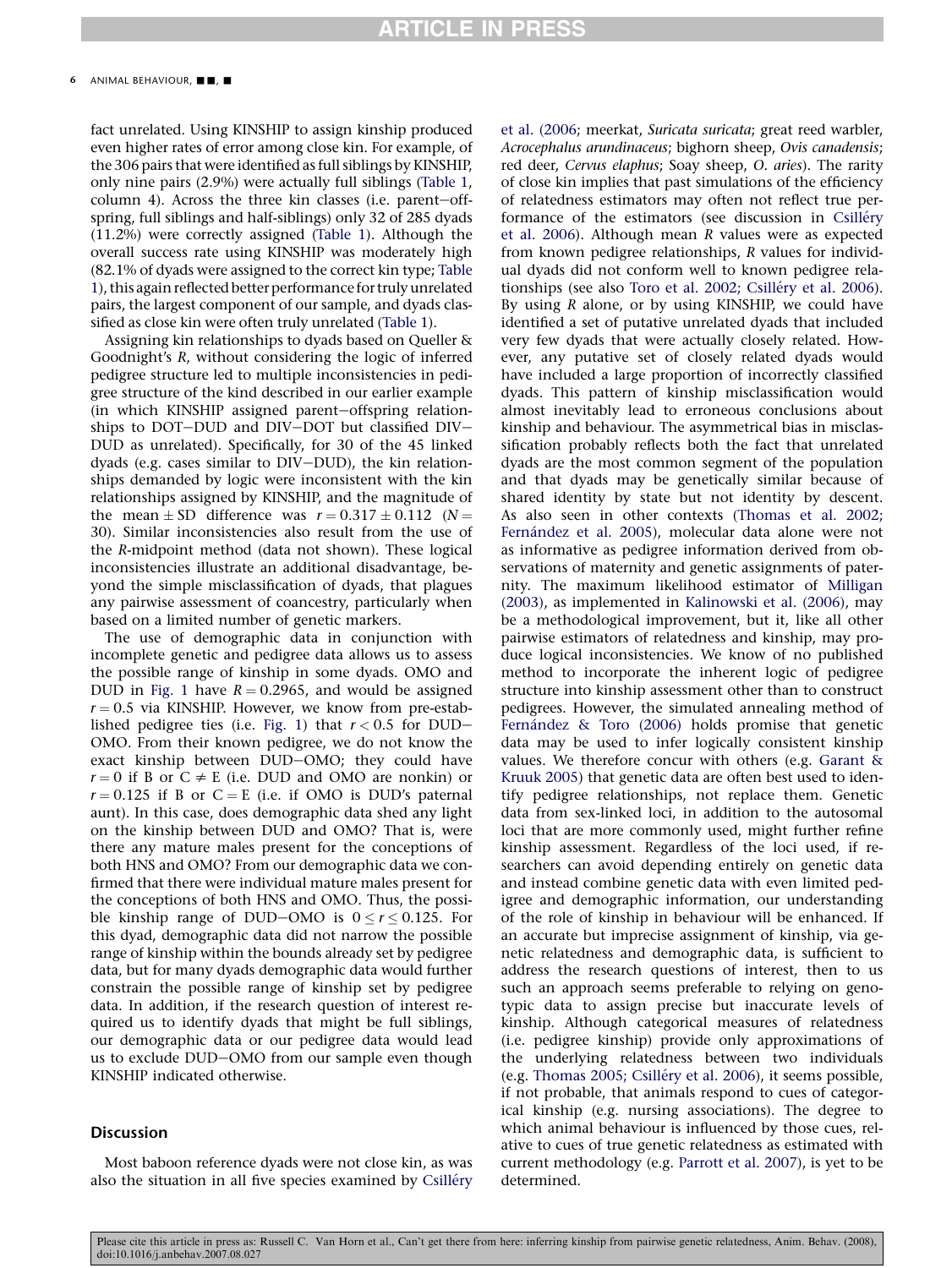<span id="page-6-0"></span>This work was supported by National Science Foundation (NSF) grant BCS-0323553, and grant NSF IBN-0322613 and its predecessors. For their assistance we thank the Office of the President, Republic of Kenya, the Kenya Wildlife Services, its Amboseli staff and Wardens, the Institute of Primate Research, the National Museums of Kenya, and the members of the Amboseli-Longido pastoralist communities. Particular thanks go to the Amboseli fieldworkers who contributed to sample and data collection, especially R. Mututua, S. Sayialel and J. Warutere. J. Buchan identified many paternal relationships, and helpful comments were provided by E. Archie, R. Davidson, A. Widdig and members of the Alberts laboratory. All protocols were noninvasive and comply with relevant regulations in Kenya (Kenya Research Permit MOEST 13/001/33C 179) and the United States (Duke University IACUC protocol A180-03-05).

#### References

- Alberts, S. C. & Altmann, J. 1995. Preparation and activation: determinants of age at reproductive maturity in male baboons. Behavioral Ecology and Sociobiology, 36, 397-406.
- Alberts, S. C., Buchan, J. C. & Altmann, J. 2006. Sexual selection in wild baboons: from mating opportunities to paternity success. Animal Behaviour, 72, 1177-1196.
- Altmann, J. & Alberts, S. C. 2005. Growth rates in a wild primate population: ecological influences and maternal effects. Behavioral Ecology and Sociobiology, 57, 490-501.
- Beehner, J. C., Nguyen, N., Wango, E. O., Alberts, S. C. & Altmann, J. 2006. The endocrinology of pregnancy and fetal loss in wild baboons. Hormones and Behavior, 49, 688-699.
- Blouin, M. S. 2003. DNA-based methods for pedigree reconstruction and kinship analysis in natural populations. Trends in Ecology & Evolution, 18, 503-511.
- Blouin, M. S., Parsons, M., LaCaille, V. & Lotz, S. 1996. Use of microsatellite loci to classify individuals by relatedness. Molecular Ecology,  $5, 393 - 401$ .
- Carpenter, P. J., Pope, L. C., Greig, C., Dawson, D. A., Rogers, L. M., Erven, K., Wilson, G. J., Delahay, R. J., Cheeseman, C. L. & Burke, T. 2005. Mating system of the Eurasian badger, Meles meles, in a high density population. Molecular Ecology, 14,  $273 - 284.$
- van de Casteele, T., Galbusera, P. & Matthysen, E. 2001. A comparison of microsatellite-based pairwise relatedness estimators. Molecular Ecology, 10, 1539-1549.
- Castracane, V. D., Copeland, K. C., Reyes, P. & Kuehl, T. J. 1986. Pubertal endocrinology of yellow baboon (Papio cynocephalus): plasma testosterone, testis size, body weight, and crown-rump length in males. American Journal of Primatology, 11, 263-270.
- Csilléry, K., Johnson, T., Beraldi, D., Clutton-Brock, T., Coltman, D., Hansson, B., Spong, G. & Pemberton, J. M. 2006. Performance of marker-based relatedness estimates in natural populations of outbred vertebrates. Genetics, 173, 2091-2101.
- Cutrera, A. P., Lacey, E. A. & Busch, C. 2005. Genetic structure in a solitary rodent (Ctenomys talarum): implications for kinship and dispersal. Molecular Ecology, 14, 2511-2523.
- David, V. A., Sun, S., Zhang, Z., Shen, F., Zhang, G., Zhang, H., Xie, Z., Zhang, Y.-P., Ryder, O. A., Ellis, S., Wildt, D. E., Zhang, A. & O'Brien, S. J. 2006. Parentage assessment among captive giant pandas in China. In: Giant Pandas: Biology, Veterinary Medicine and Management (Ed. by D. E. Wildt, A. Zhang, H. Zhang, D. L.

Janssen & S. Ellis), pp. 245-273. Cambridge: Cambridge University Press.

- Dittus, W. P. J. 1988. Group fission among wild toque macaques as a consequence of female resource competition and environmental stress. Animal Behaviour, 36, 1626-1645.
- Fernández, J. & Toro, M. A. 2006. A new method to estimate relatedness from molecular markers. Molecular Ecology, 15, 1657-1667.
- Fernández, J., Villanueva, B., Pong-Wong, R. & Toro, M. Á. 2005. Efficiency of the use of pedigree and molecular marker information in conservation programs. Genetics, 170, 1313-1321.
- Garant, D. & Kruuk, L. E. B. 2005. How to use molecular marker data to measure evolutionary parameters in wild populations. Molecular Ecology, 14, 1843-1859.
- Goodnight, K. F. & Queller, D. C. 1999. Computer software for performing likelihood tests of pedigree relationship using genetic markers. Molecular Ecology, 8, 1231-1234.
- Guo, S. W. 1996. Variation in genetic identity among relatives. Human Heredity,  $46, 61-70$ .
- Guo, S.-W. & Xiong, M. 1997. Genes preserved in relatives. Human Heredity, 47, 138-154.
- Hamilton, W. D. 1963. The evolution of altruistic behavior. American Naturalist, 97, 354-356.
- Jones, K. L., Glenn, T. C., Lacy, R. C., Pierce, J. R., Unruh, N., Mirande, C. M. & Chavez-Ramirez, F. 2002. Refining the whooping crane studbook by incorporating microsatellite DNA and leg-banding analyses. Conservation Biology, 16, 789-799.
- Kalinowski, S. T., Wagner, A. P. & Taper, M. L. 2006. ML-Relate: a computer program for maximum likelihood estimation of relatedness and relationship. Molecular Ecology Notes, 6,  $576 - 579.$
- Kappeler, P. M., Wimmer, B., Zinner, D. & Tautz, D. 2002. The hidden matrilineal structure of a solitary lemur: implications for primate social evolution. Proceedings of the Royal Society of London, Series B, 269, 1755-1763.
- Kleven, O., Jacobsen, F., Robertson, R. J. & Lifjeld, J. T. 2005. Extrapair mating between relatives in the barn swallow: a role for kin selection? Biology Letters, 1, 389-392.
- Kruuk, L. E. B., Slate, J., Pemberton, J.M., Brotherstone, S., Guinness, F. & Clutton-Brock, T. 2002. Antler size in red deer: heritability and selection but no evolution. Evolution, 56, 1683-1695.
- Legendre, P., Lapointe, F.-J. & Casgrain, P. 1994. Modeling brain evolution from behavior: a permutational approach. Evolution, 48, 1487-1499.
- Lynch, M. & Ritland, K. 1999. Estimation of pairwise relatedness with molecular markers. Genetics, 152, 1753-1766.
- Marshall, T. C., Slate, J., Kruuk, L. E. B. & Pemberton, J. M. 1998. Statistical confidence for likelihood-based paternity inference in natural populations. Molecular Ecology, 7, 639–655.
- Milligan, B. G. 2003. Maximum-likelihood estimation of relatedness. Genetics, 163, 1153-1167.
- Parrott, M. L., Ward, S. J. & Temple-Smith, P. D. 2007. Olfactory cues, genetic relatedness and female mate choice in the agile antechinus (Antechinus agilis). Behavioral Ecology and Sociobiology, 61, 1075-1079.
- Queller, D. C. & Goodnight, K. F. 1989. Estimating relatedness using genetic markers. Evolution, 43, 258-275.
- Randall, D. A., Pollinger, J. P., Wayne, R. K., Tallents, L. A., Johnson, P. J. & Macdonald, D. W. 2007. Inbreeding is reduced by femalebiased dispersal and mating behavior in Ethiopian wolves. Behavioral Ecology, 18, 579-589.
- Russello, M. A. & Amato, G. 2004. Ex situ population management in the absence of pedigree information. Molecular Ecology, 13, 2829-2840.